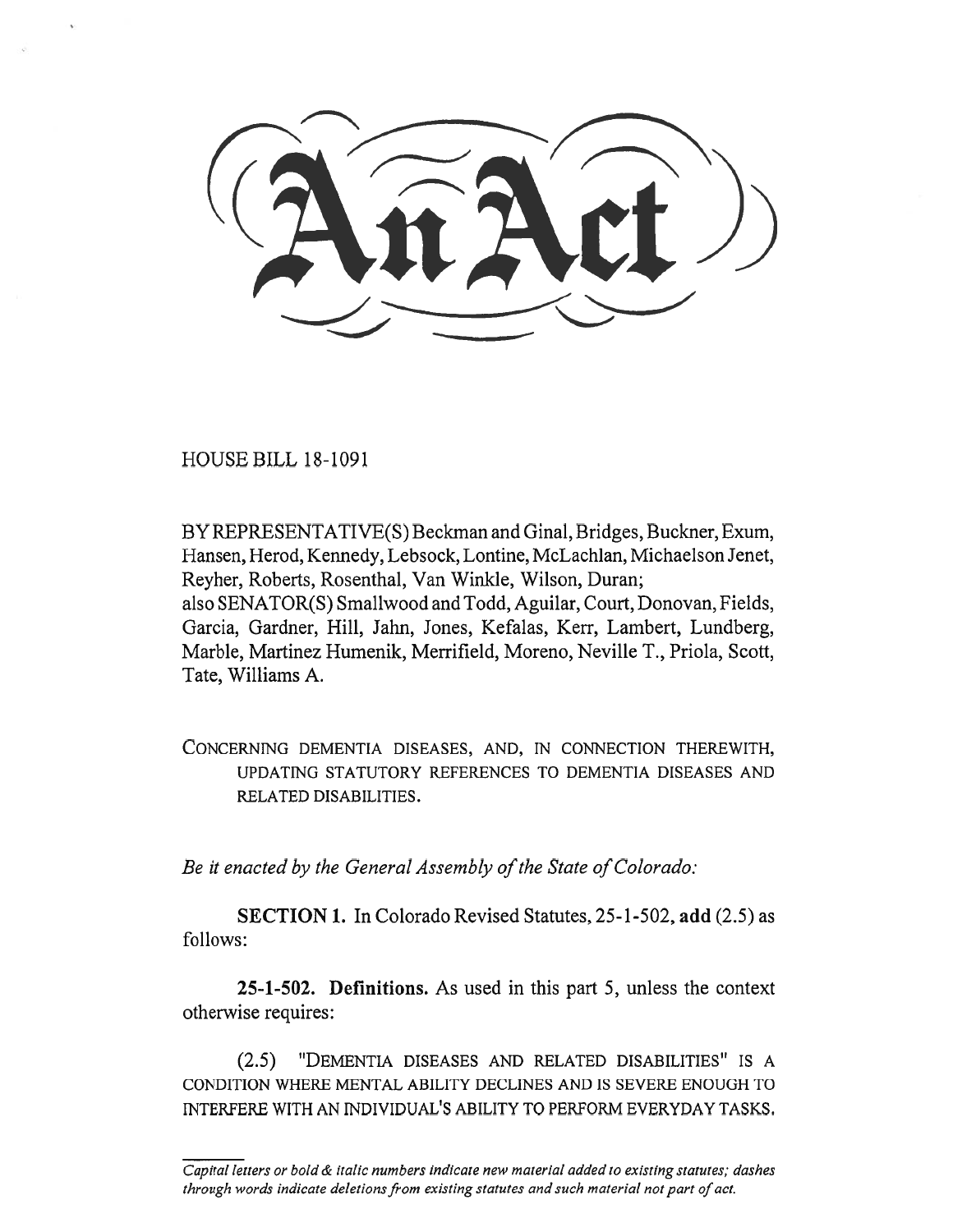DEMENTIA DISEASES AND RELATED DISABILITIES INCLUDES ALZHEIMER'S DISEASE, MIXED DEMENTIA, LEWY BODIES DEMENTIA, VASCULAR DEMENTIA, FRONTOTEMPORAL DEMENTIA, AND OTHER TYPES OF DEMENTIA.

**SECTION 2.** In Colorado Revised Statutes, 25.5-4-103, **add** (5.5) as follows:

**25.5-4-103. Definitions.** As used in this article 4 and articles 5 and 6 of this title 25.5, unless the context otherwise requires:

(5.5) "DEMENTIA DISEASES AND RELATED DISABILITIES" HAS THE SAME MEANING SET FORTH IN SECTION 25-1-502 (2.5).

**SECTION 3.** In Colorado Revised Statutes, 25.5-5-207, **amend**   $(1)(a)(II)$  as follows:

**25.5-5-207. Adult dental benefit - adult dental fund - creation legislative declaration.** (1) (a) The general assembly finds that:

(II) Research has shown that untreated oral health conditions negatively affect a person's overall health and that gum disease has been linked to diabetes, heart disease, strokes, kidney disease, Alzheimer's discasc DEMENTIA DISEASES AND RELATED DISABILITIES, and even behavioral or mental health disorders;

**SECTION 4.** In Colorado Revised Statutes, 25.5-6-104, **amend**   $(3)(d)$  introductory portion and  $(3)(d)(IV)$  as follows:

**25.5-6-104. Long-term care placements - comprehensive and uniform client assessment instrument - report - legislative declaration - definitions - repeal.** (3) (d) The state department, through rules, shall develop and implement no later than July 1, 1991, a uniform long-term care client needs assessment instrument for all individuals needing long-term care. The instrument shall be used as part of the comprehensive and uniform client assessment process to be established in accordance with paragraph  $(a)$ of this subsection  $(3)$  SUBSECTION  $(3)(a)$  OF THIS SECTION and shall serve the following functions:

(IV) To disclose the need for more intensive needs assessments in areas such as nutrition, adult protection, dementia DISEASES AND RELATED

PAGE 2-HOUSE BILL 18-1091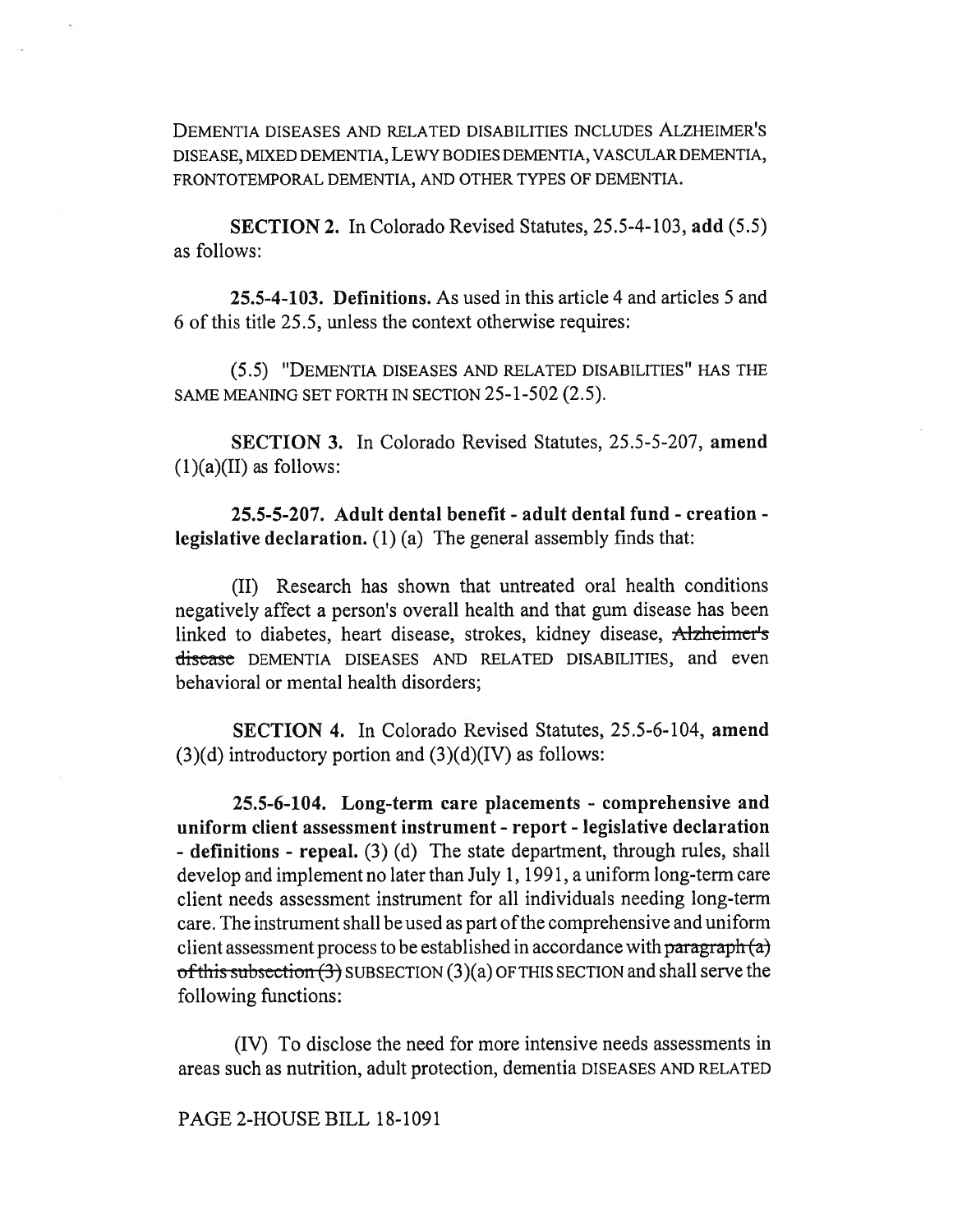## DISABILITIES, and mental health;

**SECTION 5.** In Colorado Revised Statutes, 25.5-6-202, **amend** (6) introductory portion,  $(6)(b)$ , and  $(9)(b.3)(II)$  as follows:

**25.5-6-202. Providers - nursing facility provider reimbursement - rules.** (6) Subject to available moneys MONEY and the priority of the uses of the provider fees as established in section 25.5-6-203 (2)(b), in addition to the reimbursement rate components pursuant to subsections (1) to (5) of this section, the state department shall make a supplemental medicaid payment to nursing facility providers who have residents who have moderately to very severe mental health conditions, cognitive dementia DISEASES AND RELATED DISABILITIES, or acquired brain injury as follows:

(b) A supplemental medicaid payment shall be made to nursing facility providers who serve residents with severe cognitive dementia DISEASES AND RELATED DISABILITIES or acquired brain injury. The state department shall calculate the payment based upon the resident's cognitive assessment established in rules adopted by the state board. The state department shall compute this payment annually as of July 1, 2009, and each July 1 thereafter, and it shall be not less than one percent of the statewide average per diem rate for the combined rate components determined under subsections (1) to (4) of this section.

(9) (b.3) (II) If it is determined by the state department that the case-mix reimbursement includes a factor for nursing facility providers who serve residents with severe cognitive dementia DISEASES AND RELATED DISABILITIES or acquired brain injury, the state department may eliminate the supplemental medicaid payment to those providers who serve residents with severe cognitive dementia DISEASES AND RELATED DISABILITIES or acquired brain injury.

**SECTION 6.** In Colorado Revised Statutes, 25.5-6-203, **amend**   $(2)(b)(IV)$  as follows:

**25.5-6-203. Nursing facilities - provider fees - federal waiver fund created - rules.** (2) (b) (IV) Following the payment of the amounts described in subparagraphs (I) to (III) of this paragraph (b) SUBSECTIONS (2)(b)(I) TO (2)(b)(III) OF THIS SECTION, **the moneys** MONEY remaining in the fund shall be subject to federal matching as authorized under federal law

PAGE 3-HOUSE BILL 18-1091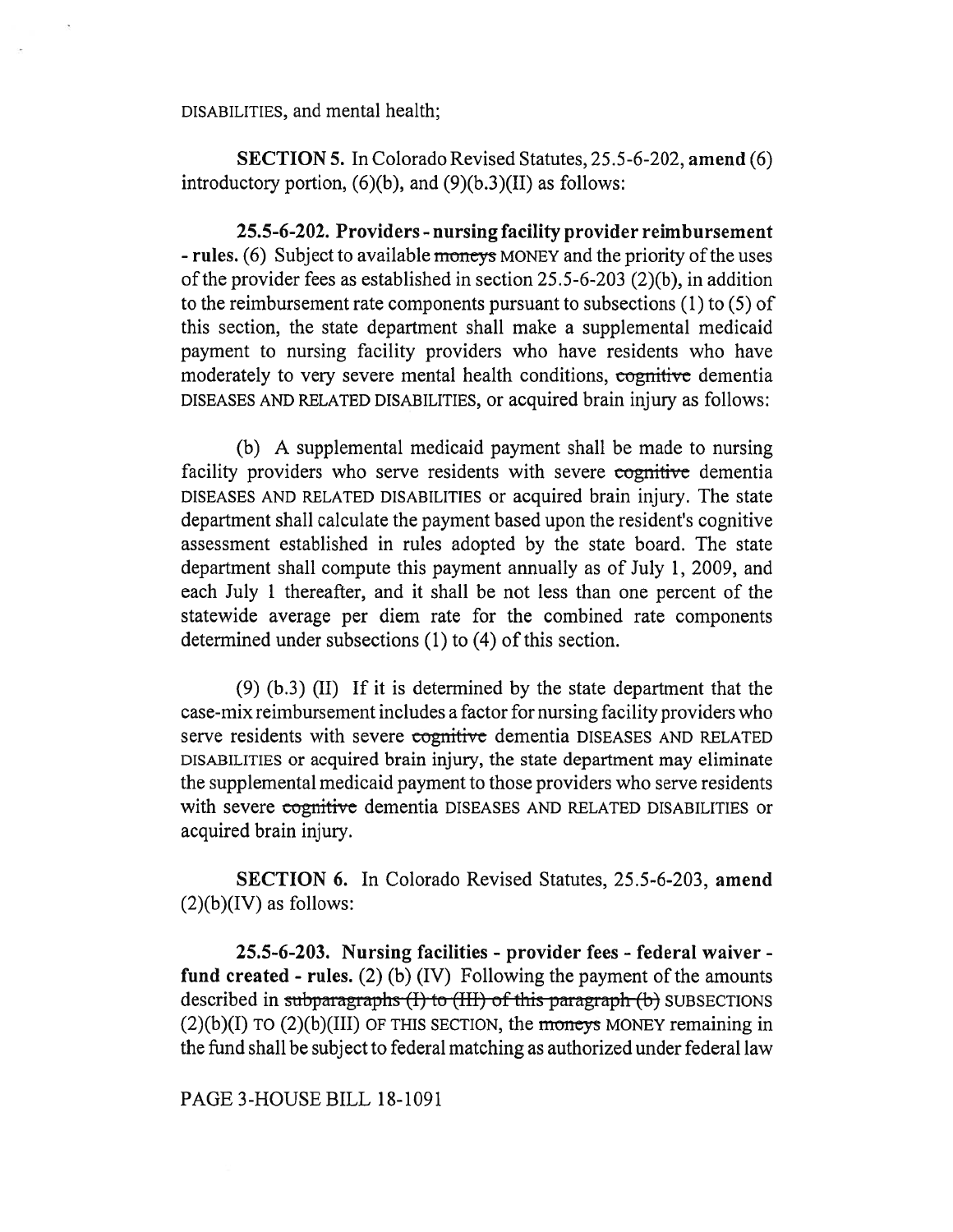and subject to annual appropriation by the general assembly for the purpose of paying the supplemental medicaid payments ESTABLISHED UNDER SECTION 25.5-6-202 (6) for residents who have moderately to very severe mental health conditions, cognitive dementia DISEASES AND RELATED DISABILITIES, or acquired brain injury.  $established$  under section  $25.5-6-202$  $f(6)$ .

**SECTION 7.** In Colorado Revised Statutes, 25.5-6-603, **amend**   $(1)(a)$  as follows:

**25.5-6-603. Definitions.** As used in this part 6, unless the context otherwise requires:

(1) "Eligible person" means a person:

(a) Who has a primary diagnosis of a major mental health disorder, as such term is defined in the diagnostic and statistical manual of mental disorders used by the mental health profession, and includes schizophrenic, paranoid, major affective, and schizoaffective disorders, and atypical psychosis, but does not include dementia including-Alzheimer's disease-or related disorders DISEASES AND RELATED DISABILITIES;

**SECTION 8.** In Colorado Revised Statutes, 10-16-102, **add** (16.5) as follows:

**10-16-102. Definitions.** As used in this article 16, unless the context otherwise requires:

(16.5) "DEMENTIA DISEASES AND RELATED DISABILITIES" IS A CONDITION WHERE MENTAL ABILITY DECLINES AND IS SEVERE ENOUGH TO INTERFERE WITH AN INDIVIDUAL'S ABILITY TO PERFORM EVERYDAY TASKS. DEMENTIA DISEASES AND RELATED DISABILITIES INCLUDES ALZHEIMER'S DISEASE, MIXED DEMENTIA, LEWY BODIES DEMENTIA, VASCULAR DEMENTIA, FRONTOTEMPORAL DEMENTIA, AND OTHER TYPES OF DEMENTIA.

**SECTION 9.** In Colorado Revised Statutes, 10-16-413.5, **amend**   $(1)(a)$  as follows:

**10-16-413.5. Return to home - legislative declaration.** (1) The general assembly hereby finds that:

PAGE 4-HOUSE BILL 18-1091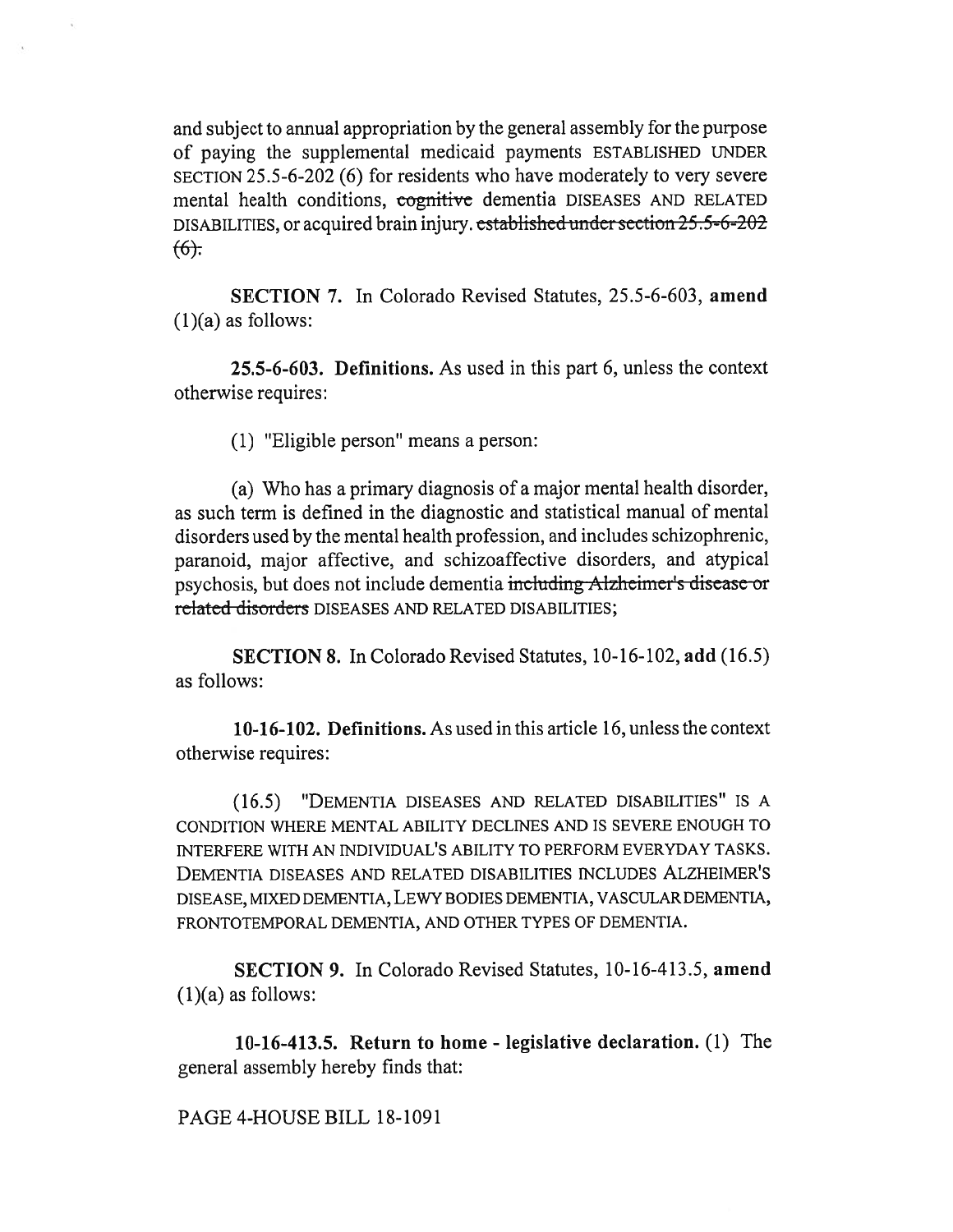(a) As individuals "age-in-place" in their own homes or other settings, they frequently contract with continuing care retirement communities, or assisted living FACILITIES, nursing FACILITIES, or Atzheimer facilities FOR PERSONS WITH DEMENTIA DISEASES AND RELATED DISABILITIES to receive the services they need in order to maximize their independence;

**SECTION 10.** In Colorado Revised Statutes, 10-19-103, **amend** the introductory portion; and **add** (3.5) as follows:

**10-19-103. Definitions.** As used in this article ARTICLE 19, unless the context otherwise requires:

(3.5) "DEMENTIA DISEASES AND RELATED DISABILITIES" HAS THE SAME MEANING SET FORTH IN SECTION 10-16-102 (16.5).

**SECTION 11.** In Colorado Revised Statutes, 10-19-107, **amend**   $(1)(d)$  as follows:

**10-19-107. Performance standards.** (1) A long-term care insurance policy may not:

(d) Exclude coverage for  $\overline{Alz}$  heimer's disease, senile dementia, other organic brain syndromes, or other types of senility diseases DEMENTIA DISEASES AND RELATED DISABILITIES.

**SECTION 12.** In Colorado Revised Statutes, 12-43-201, **add** (1.6) as follows:

**12-43-201. Definitions.** As used in this article 43, unless the context otherwise requires:

(1.6) "DEMENTIA DISEASES AND RELATED DISABILITIES" HAS THE SAME MEANING SET FORTH IN SECTION 25-1-502 (2.5).

**SECTION 13.** In Colorado Revised Statutes, 12-43-228, **amend** (1) introductory portion,  $(1)(c)$  introductory portion, and  $(1)(c)(I)$  as follows:

**12-43-228. Minimum standards for testing.** (1) Every person licensed, registered, or certified under this article ARTICLE 43 must meet the

PAGE 5-HOUSE BILL 18-1091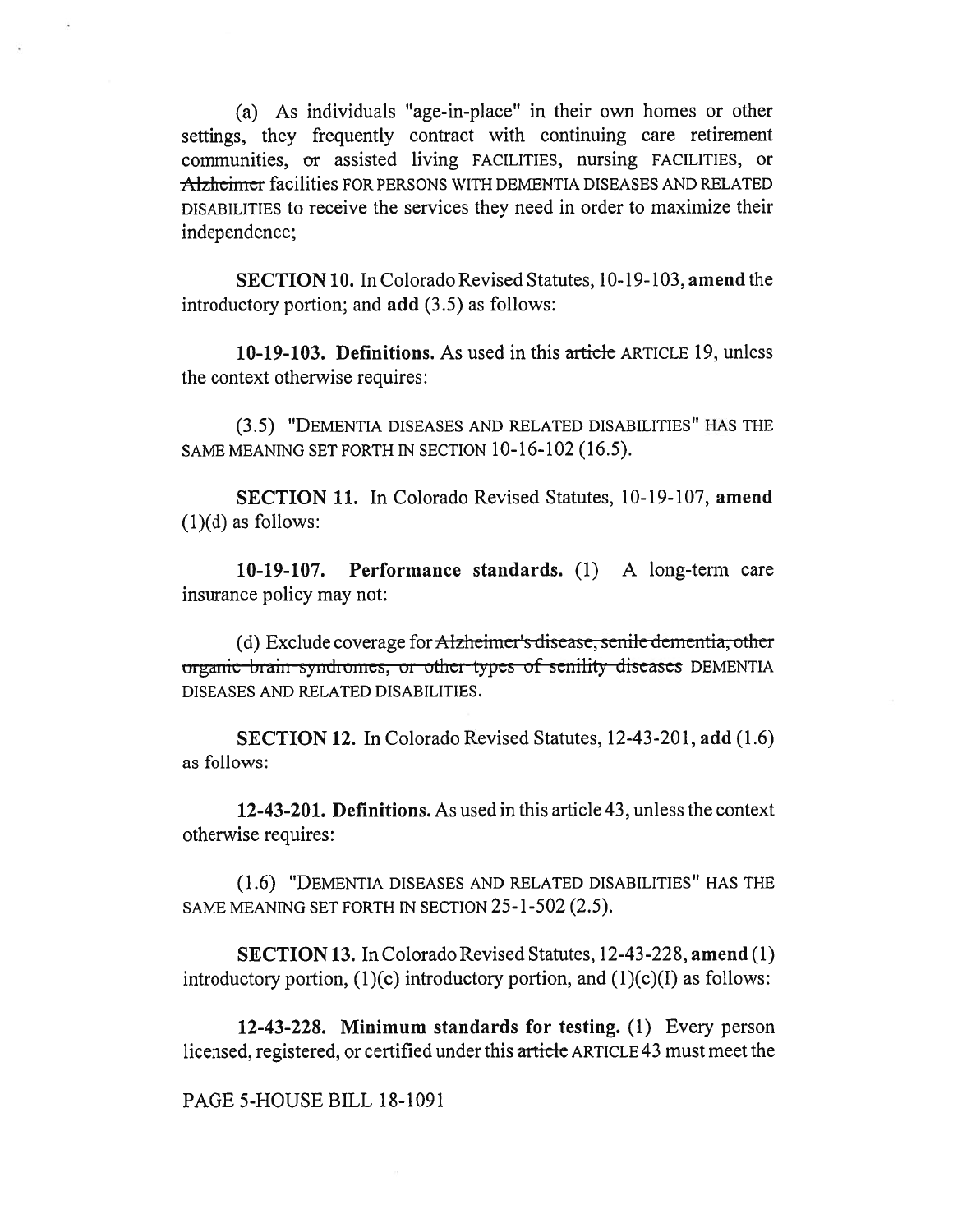minimum professional preparation standards set forth in this section to engage in the administration, scoring, or interpretation of the following levels of psychometric or electrodiagnostic testing:

(c) **Advanced use.** A licensee, registrant, or certificate holder must meet all the requirements of paragraph  $(b)$  of this subsection  $(1)$ SUBSECTION (1)(b) OF THIS SECTION and, in addition, completion, at a regionally accredited university or college certified by the accrediting agency or body to award graduate degrees, of at least one graduate-level course in six of the following areas: Cognition, emotion, attention, sensory-perceptual function, psychopathology, learning, encephalopathy, neuropsychology, psychophysiology, personality, growth and development, projective testing, and neuropsychological testing and completion of one year of experience in advanced use practice under the supervision of a person fully qualified under this paragraph  $(c)$  SUBSECTION  $(1)(c)$  in order to practice projective testing, neuropsychological testing, or use of a battery of three or more tests to:

(I) Determine the presence, nature, causation, or extent ofpsychosis, dementia DISEASES AND RELATED DISABILITIES, amnesia, cognitive impairment, influence of deficits on competence, and ability to function adaptively;

**SECTION 14.** In Colorado Revised Statutes, 24-32-3404, **amend**   $(2)(a)(II)(E)$  as follows:

**24-32-3404. Strategic action planning group on aging.**  (2) (a) The planning group consists of twenty-three voting members appointed by the governor on or before August 1, 2015, as follows:

(II) Five members who represent private, public, and community-based health care and long-term care, service, or support providers for older adults such as representatives of:

(E) Geriatric health care, including Aizheimer care OF PERSONS WITH DEMENTIA DISEASES AND RELATED DISABILITIES, AS DEFINED IN SECTION 25-1-502 (2.5);

**SECTION 15.** In Colorado Revised Statutes, 24-33.5-415.8, **amend**  (1), (2)(a), (3)(b)(I), (3)(c), (3)(e), (3)(f), (4) introductory portion, and

PAGE 6-HOUSE BILL 18-1091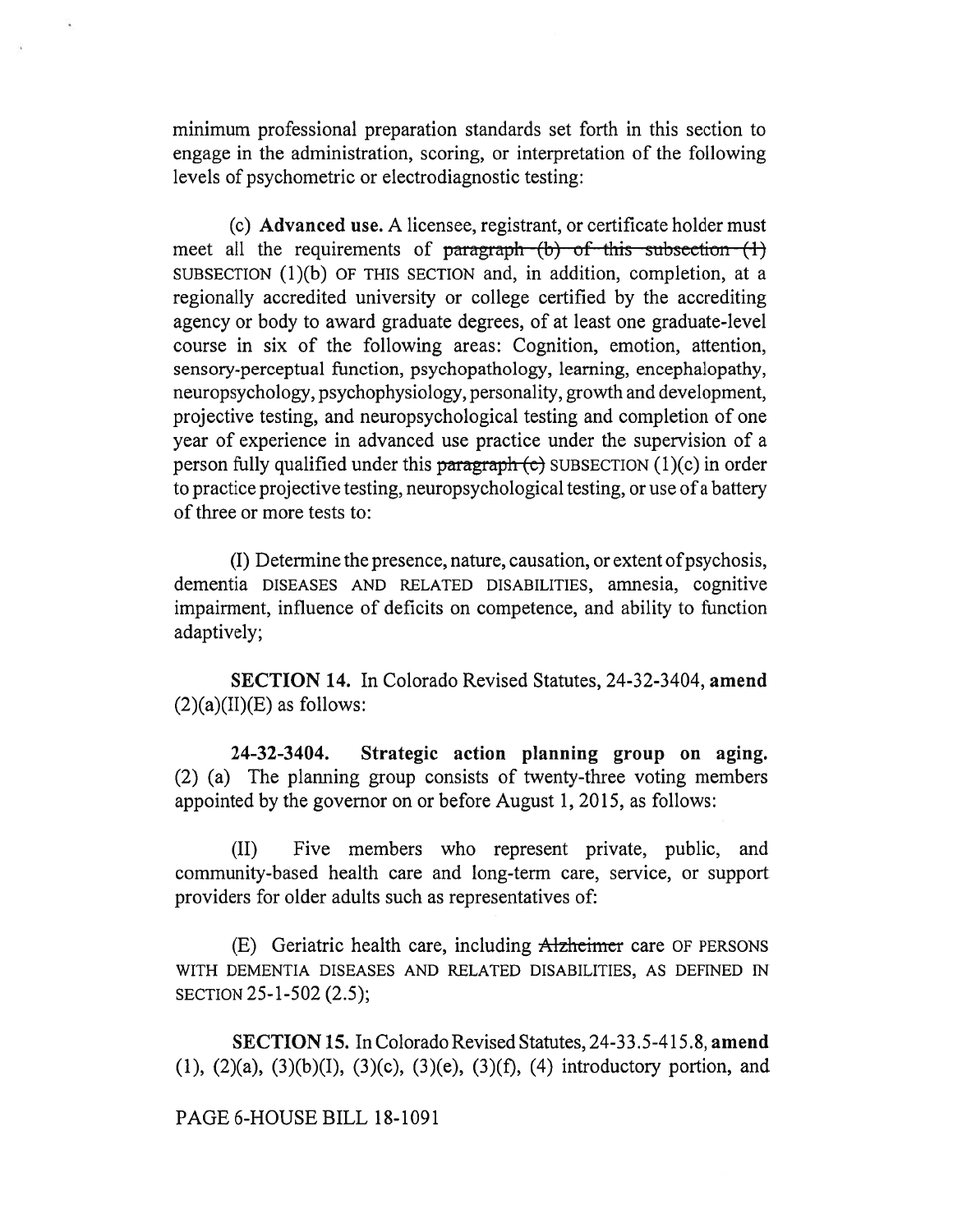(4)(a); and **add** (2)(a.5) as follows:

**24-33.5-415.8. Missing persons alert program - definitions rules. (1)** The general assembly hereby finds that, in the case of a missing senior citizen, **or** missing person with developmental disabilities, OR MISSING PERSON WITH A DEMENTIA DISEASE AND RELATED DISABILITY, the first few hours are critical in finding the senior citizen or person. with developmental disabilities. To aid in the identification and location of missing senior citizens and missing persons, with developmental disabilities, there is hereby created the missing senior citizen, and missing person with developmental disabilities, AND MISSING PERSON WITH A DEMENTIA DISEASE AND RELATED DISABILITY alert program, referred to in this section as the "program", to be implemented by the bureau. The program shall be a coordinated effort among the bureau, local law enforcement agencies, and the state's public and commercial television and radio broadcasters.

(2) For the purposes of this section:

(a) "Missing person with developmental disabilities" me person.

(I) Whose whereabouts are unknown;

(II) Whose domicile at the time he or she is reported missing is Colorado:

<del>erified developmental disability; an</del>

**(IV)** Whose disappearance poses a credible threat to the safety and **health of himself or herself, as determined by a local law enforcement agency.** "MISSING PERSON WITH A DEMENTIA DISEASE AND RELATED DISABILITY" MEANS A PERSON:

(I) WHOSE WHEREABOUTS ARE UNKNOWN;

(II) WHOSE DOMICILE AT THE TIME HE OR SHE IS REPORTED MISSING IS COLORADO;

(III) WHO HAS A DEMENTIA DISEASE OR RELATED DISABILITY, AS

PAGE 7-HOUSE BILL 18-1091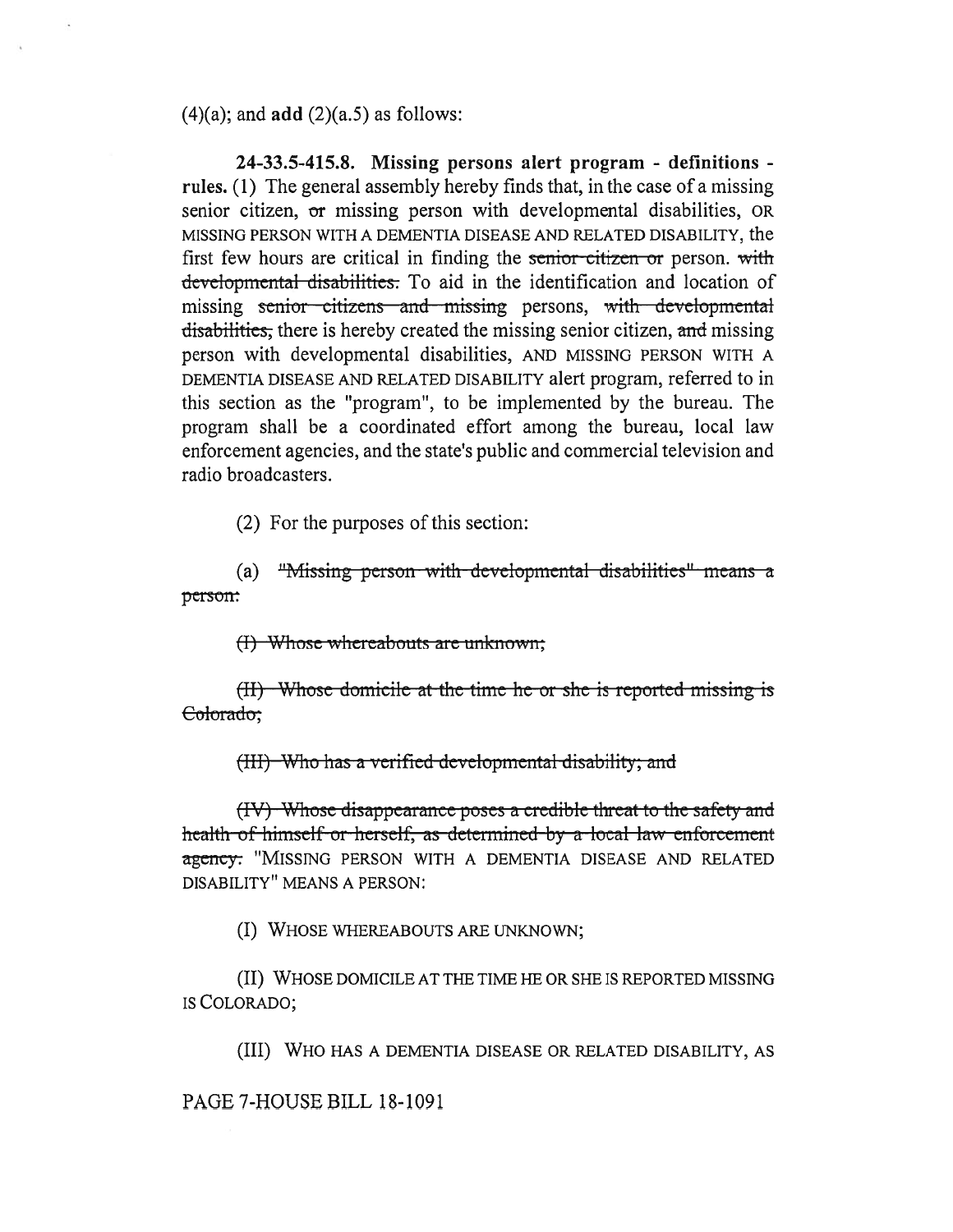DEFINED IN SECTION 25-1-502 (2.5); AND

(IV) WHOSE DISAPPEARANCE POSES A CREDIBLE THREAT TO THE SAFETY AND HEALTH OF THE PERSON, AS DETERMINED BY A LOCAL LAW ENFORCEMENT AGENCY.

(a.5) "MISSING PERSON WITH DEVELOPMENTAL DISABILITIES" MEANS A PERSON:

(I) WHOSE WHEREABOUTS ARE UNKNOWN;

(II) WHOSE DOMICILE AT THE TIME HE OR SHE IS REPORTED MISSING IS COLORADO;

(III) WHO HAS A VERIFIED DEVELOPMENTAL DISABILITY; AND

(IV) WHOSE DISAPPEARANCE POSES A CREDIBLE THREAT TO THE SAFETY AND HEALTH OF HIMSELF OR HERSELF, AS DETERMINED BY A LOCAL LAW ENFORCEMENT AGENCY.

(3) (b) (I) When a local law enforcement agency receives notice that a senior citizen OR PERSON WITH A DEMENTIA DISEASE AND RELATED DISABILITY is missing, the agency shall require the senior citizen's PERSON'S family or legal guardian to provide documentation of the senior citizents PERSON'S impaired mental condition. The agency may follow a procedure established by rule to verify the senior citizen PERSON is missing and has an impaired mental condition. Once the local law enforcement agency verifies the senior citizen PERSON is missing and has a verified impaired mental condition, the local law enforcement agency may notify the bureau.

(c) When notified by a local law enforcement agency that a senior citizen OR PERSON WITH A DEMENTIA DISEASE AND RELATED DISABILITY is missing and has a verified impaired mental condition, or a person with DOCUMENTED developmental disabilities is missing, the bureau shall confirm the accuracy of the information and then issue an alert.

(e) The alert shall include all appropriate information from the local law enforcement agency that may assist in the safe recovery of the missing senior citizen or missing person with developmental disabilities and a statement instructing anyone with information related to the missing senior

## PAGE 8-HOUSE BILL 18-1091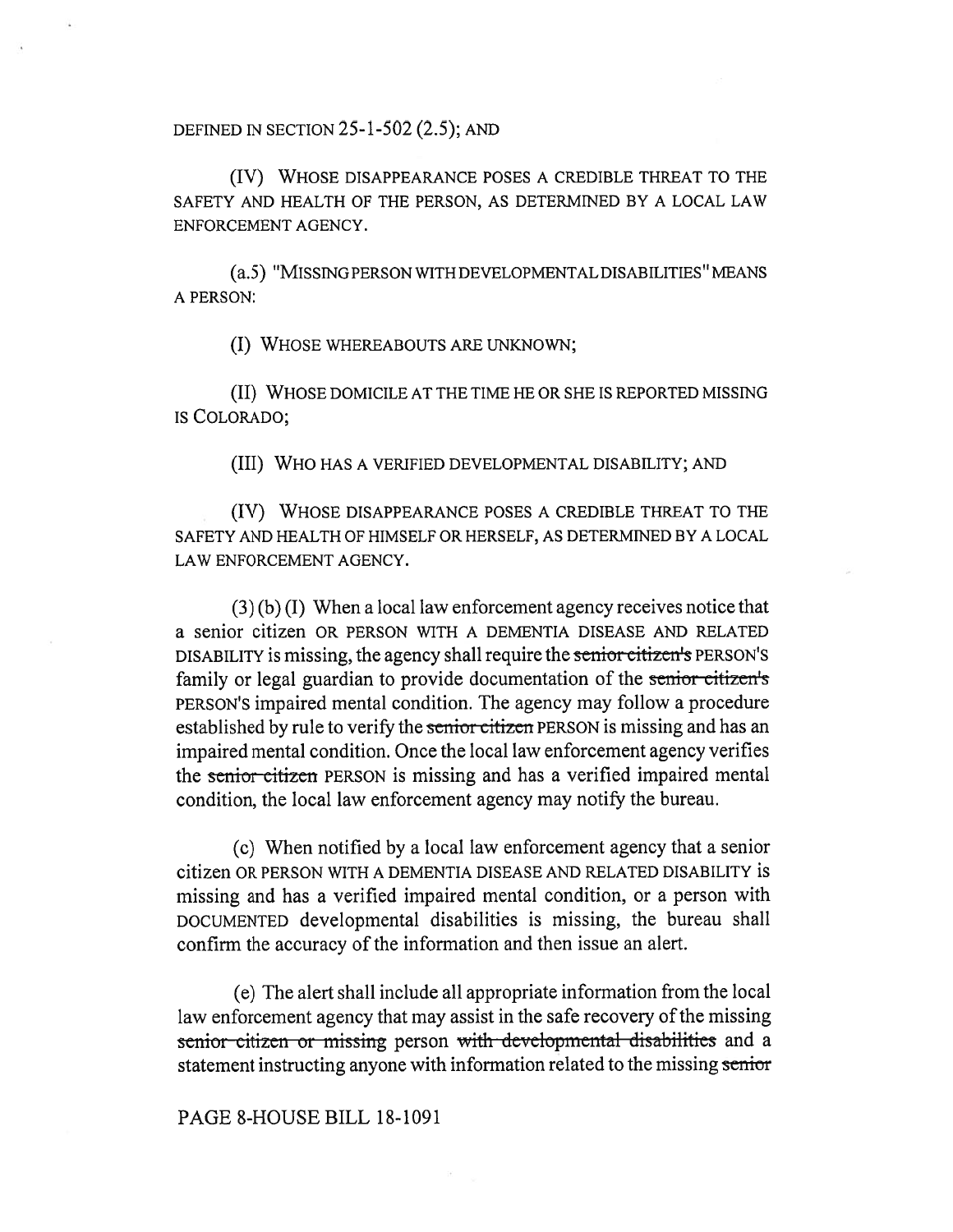**Lattizen or missing person with developmental disabilities to contact his or** her local law enforcement agency.

(f) The alert shall be cancelled upon bureau notification that the missing **senior citizen or missing** person with developmental disabilities has been found or at the end of the notification period, whichever occurs first. A local law enforcement agency that locates a missing senior citizen or missing person with developmental disabilities who is the subject of an alert shall notify the bureau as soon as possible that the missing senior citizen or missing person with developmental disabilities has been located.

(4) The executive director of the department of public safety shall promulgate rules in accordance with the "State Administrative Procedure Act", article 4 of this title TITLE 24, for the implementation of the program. The rules shall include, but need not be limited to:

(a) Procedures for a local law enforcement agency to use to verify whether a senior citizen, or person with developmental disabilities, OR PERSON WITH A DEMENTIA DISEASE AND RELATED DISABILITY is missing and to verify whether a senior citizen OR PERSON WITH A DEMENTIA DISEASE AND RELATED DISABILITY has an impaired mental condition or WHETHER a person has a developmental disability and the circumstances under which the agency shall report the missing senior citizen or missing person with **developmental-disabilities** to **the bureau;** 

**SECTION 16.** In Colorado Revised Statutes, **amend** 23-21-701 as follows:

**23-21-701. Legislative declaration.** To foster the health, welfare, and safety of the people of this state and to facilitate the research and treatment of Alzheimer's and related diseases DEMENTIA DISEASES AND RELATED DISABILITIES, it is declared to be the policy of this state to achieve the maximum practical degree of care and treatment for persons suffering from Alzheimer's and related diseases DEMENTIA DISEASES AND RELATED DISABILITIES.

**SECTION 17.** In Colorado Revised Statutes, 23-21-702, **amend** (1) as follows:

**23-21-702. Definitions.** As used in this part 7, unless the context

PAGE 9-HOUSE BILL 18-1091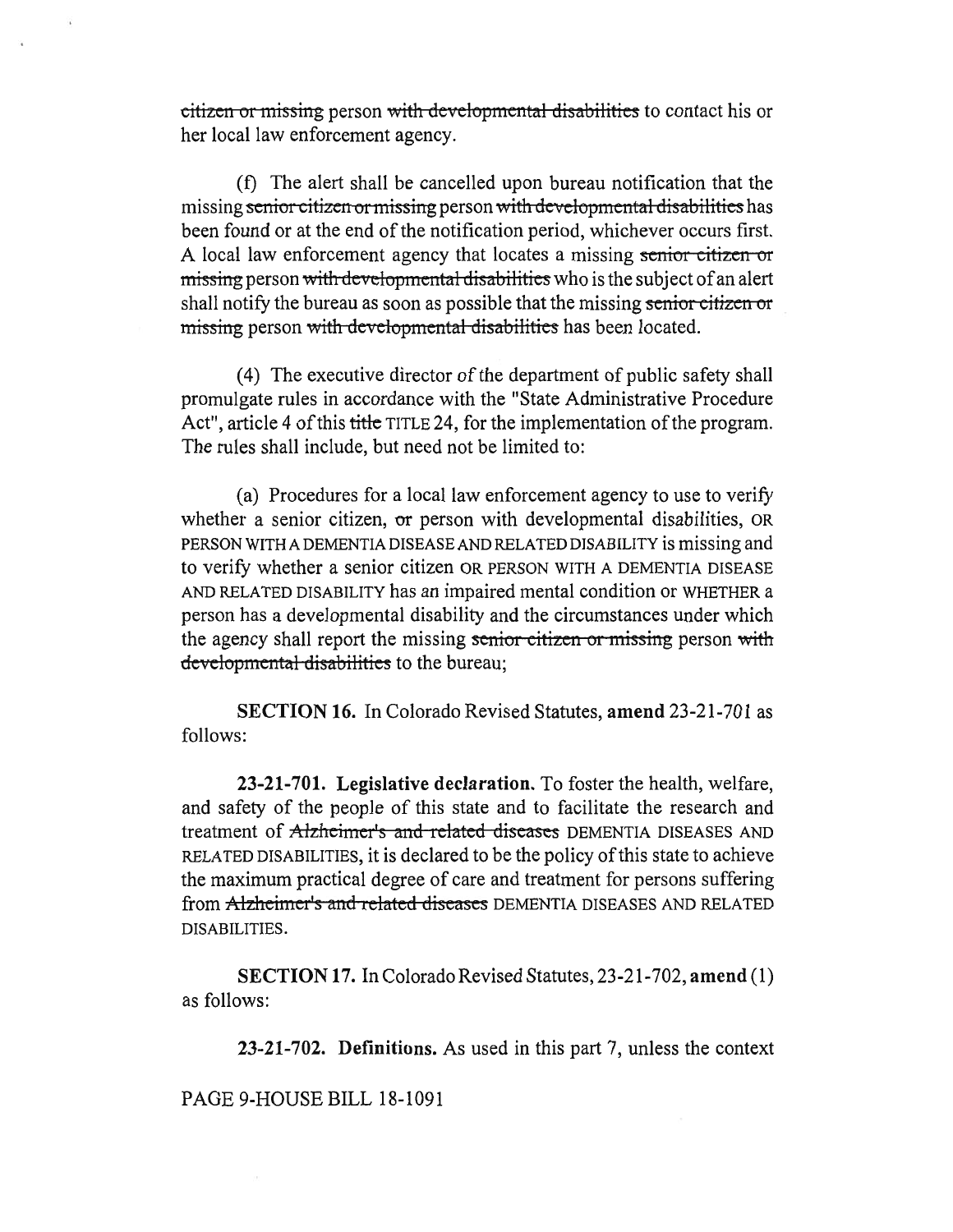otherwise requires:

 $(1)$  "Alzheimer's disease" means the neurological-disorder in which the death of brain cells causes memory loss and cognitive decline "DEMENTIA DISEASES AND RELATED DISABILITIES" HAS THE SAME MEANING SET FORTH IN SECTION 25-1-502 (2.5).

**SECTION 18.** In Colorado Revised Statutes, **amend** 23-21-703 as follows:

**23-21-703. Center created.** There is established the Alzheimer's disease DEMENTIA DISEASES AND RELATED DISABILITIES treatment and research center within the university of Colorado school of medicine. The treatment center must use existing facilities and staff of the university of Colorado school of medicine and may establish programs for the care and treatment of persons suffering from Alzheimer's disease DEMENTIA DISEASES AND RELATED DISABILITIES as programs are needed. The treatment center may assist on a continuing basis those persons who require continuing treatment for Alzheimer's disease DEMENTIA DISEASES AND RELATED DISABILITIES but who are unable to pay for the entire cost of the services despite the existence of various types of hospital and medical insurance, medicare, medicaid, and other government assistance programs, and private charitable assistance.

**SECTION 19.** In Colorado Revised Statutes, 23-21-704, **amend**   $(1)(b)$ ,  $(1)(c)$ ,  $(1)(d)$ ,  $(1)(e)$ , and  $(1)(f)$  as follows:

**23-21-704. Duties of the school of medicine.** (1) The school of medicine shall:

(b) Assist in the development and expansion of programs for the care and treatment of persons suffering from Alzheimer's disease DEMENTIA DISEASES AND RELATED DISABILITIES, including home care and medical procedures designed to provide maximum control over the disease DISEASES AND DISABILITIES;

(c) Extend financial assistance to persons suffering from Alzheimer's disease DEMENTIA DISEASES AND RELATED DISABILITIES to obtain efficacious agents of control for use in hospital and medical facilities and in the home;

PAGE 10-HOUSE BILL 18-1091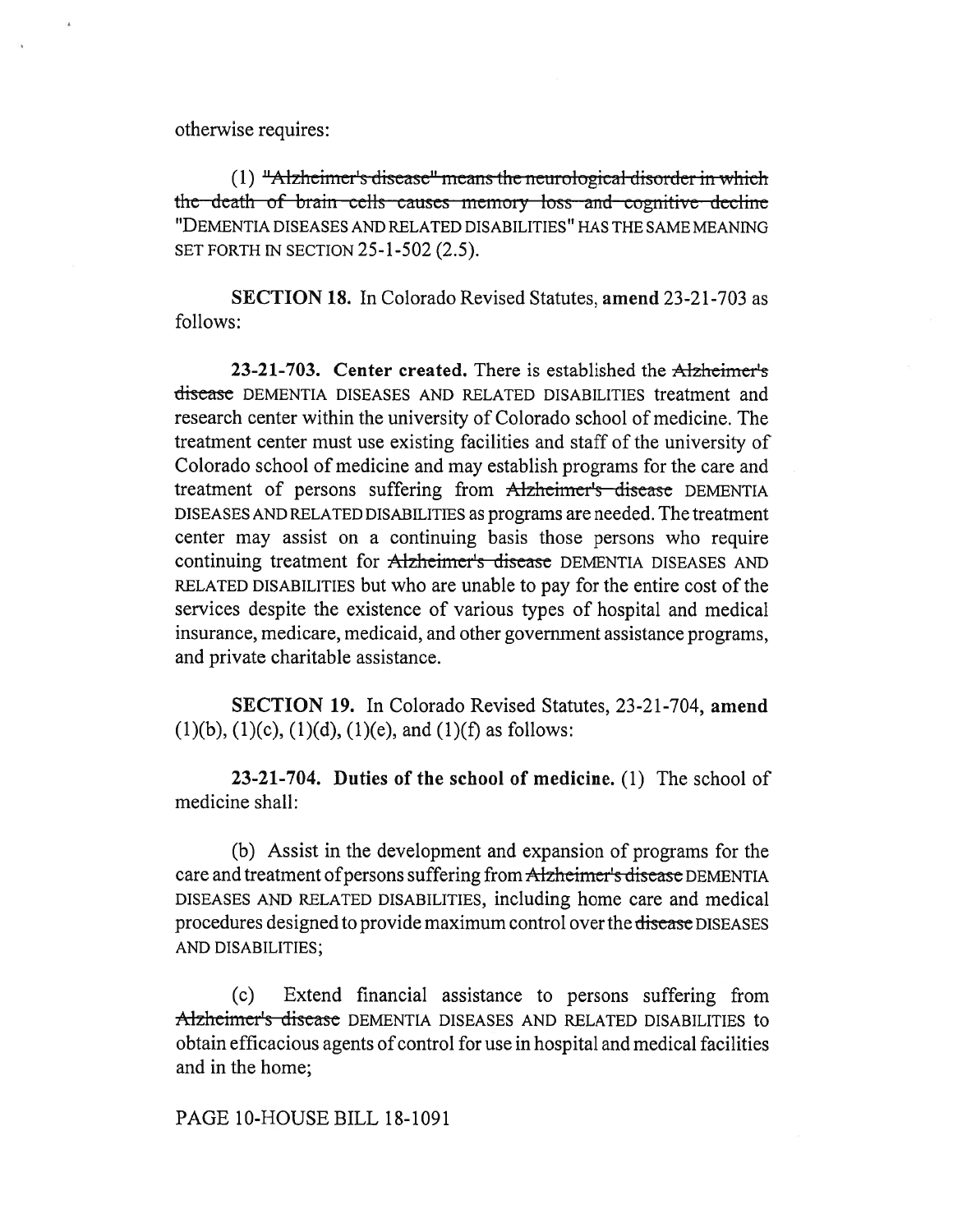(d) Institute and carry on educational programs for the detection of Alzheimer's disease DEMENTIA DISEASES AND RELATED DISABILITIES in the community and for the counseling of individuals and families;

(e) Conduct educational programs for physicians, hospitals, county and district public health agencies, and the public concerning the methods of care and treatment for persons suffering from the discasc DEMENTIA DISEASES AND RELATED DISABILITIES; and

(f) Establish research programs to promote scientific inquiry into the causes and the possible cure or alleviation of the suffering of victims of Alzheimer's disease PERSONS WITH DEMENTIA DISEASES AND RELATED DISABILITIES.

**SECTION 20. Act subject to petition - effective date.** This act takes effect at 12:01 a.m. on the day following the expiration of the ninety-day period after final adjournment of the general assembly (August 8, 2018, if adjournment sine die is on May 9, 2018); except that, if a referendum petition is filed pursuant to section 1 (3) of article V of the state constitution against this act or an item, section, or part of this act within such period, then the act, item, section, or part will not take effect unless